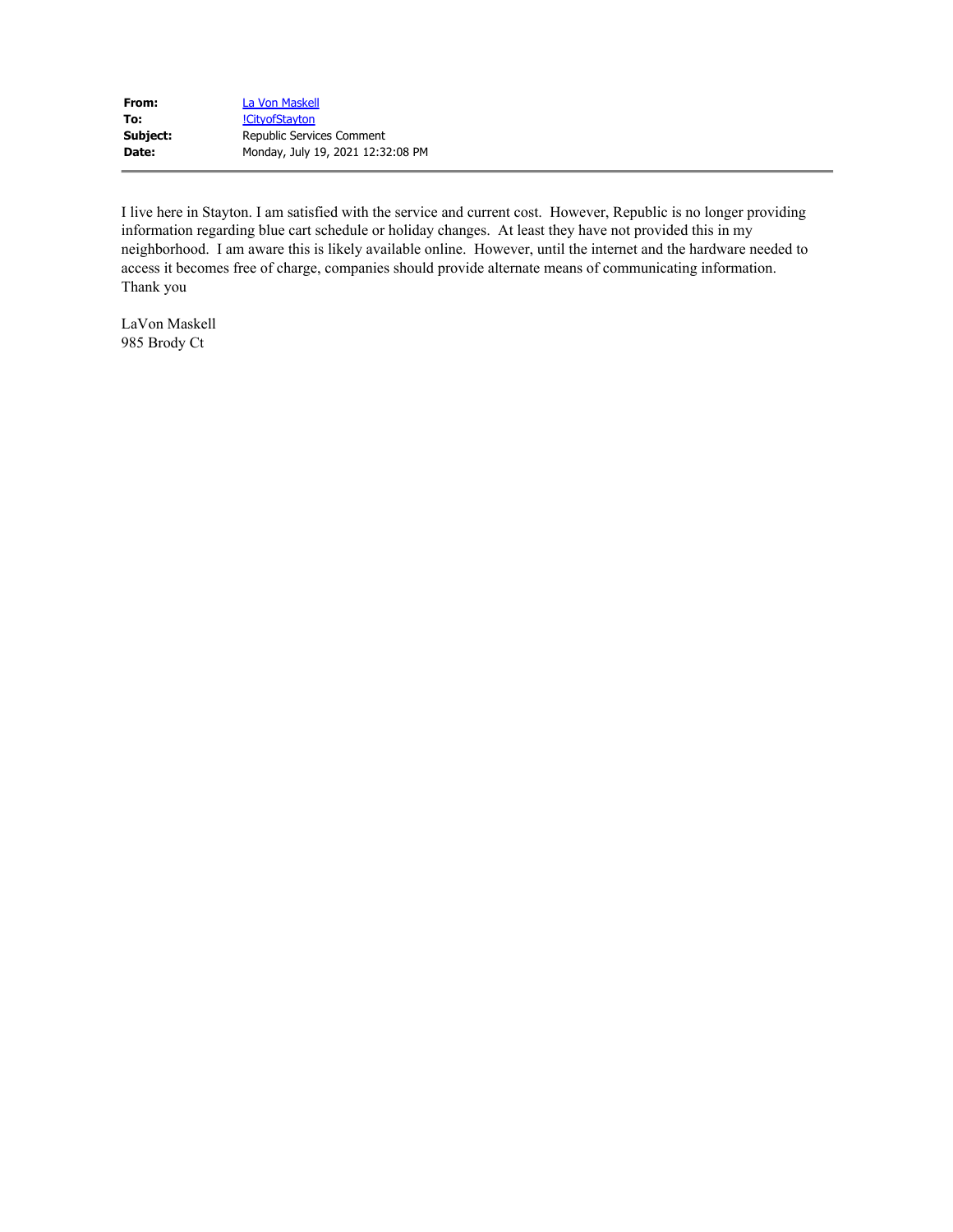Republic Services are the worst, the fail to pick up at least one a month but still charge for the full month have had to call them so many times and they never make them come back and get it or refund for it

Sharon Lee